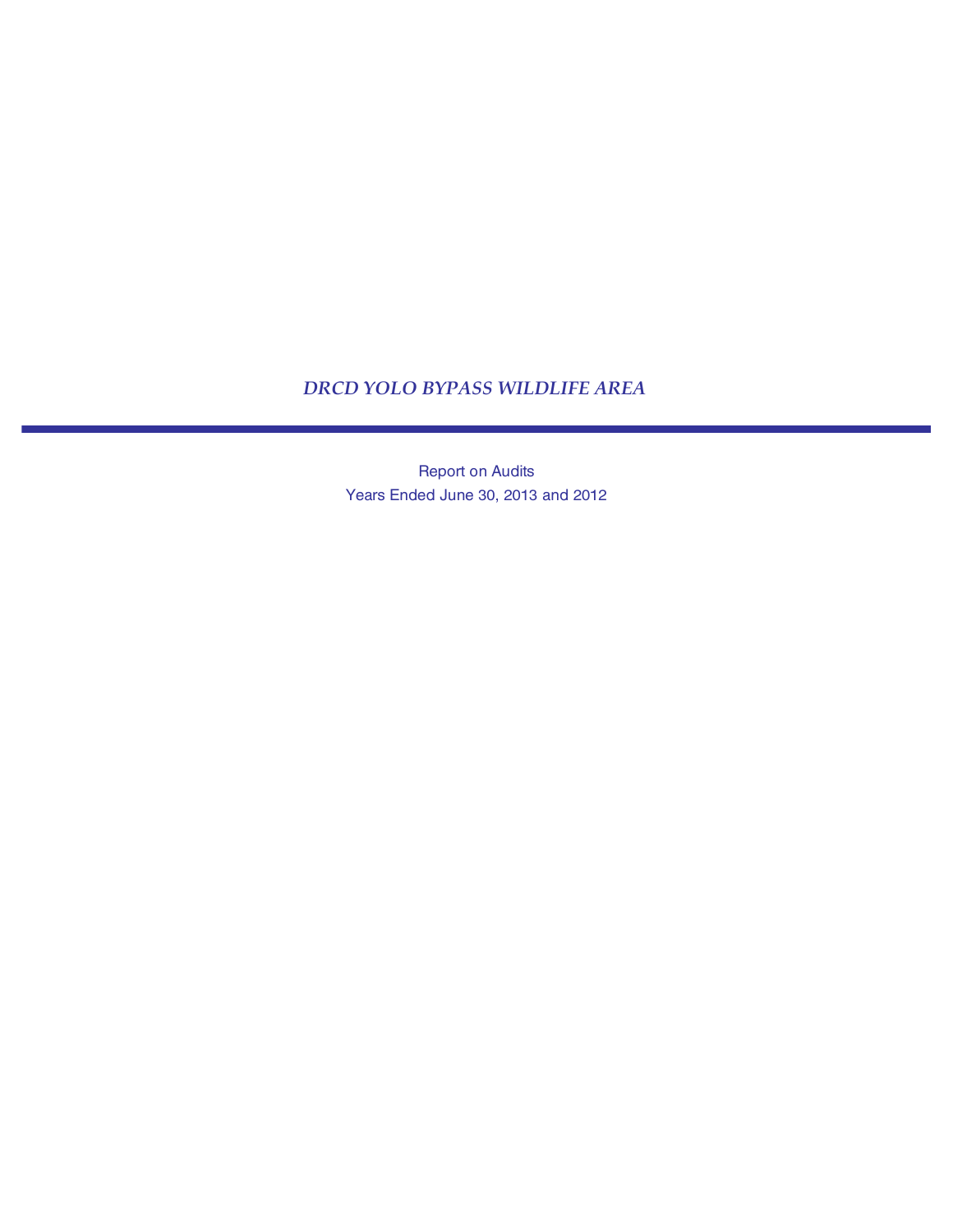## TABLE OF CONTENTS

| June 30, 2013 and 2012                                          | Page |
|-----------------------------------------------------------------|------|
| Independent Auditor's Report                                    | 1    |
| <b>Financial Statements:</b>                                    |      |
| <b>Statements of Net Position</b>                               | 3    |
| Statements of Revenues, Expenses and Changes<br>in Net Position | 4    |
| <b>Statements of Cash Flows</b>                                 | 5    |
| Notes to the Financial Statements                               | 6    |
| Supplementary Information:                                      |      |
| <b>Budgetary Comparison Schedules</b>                           | 9    |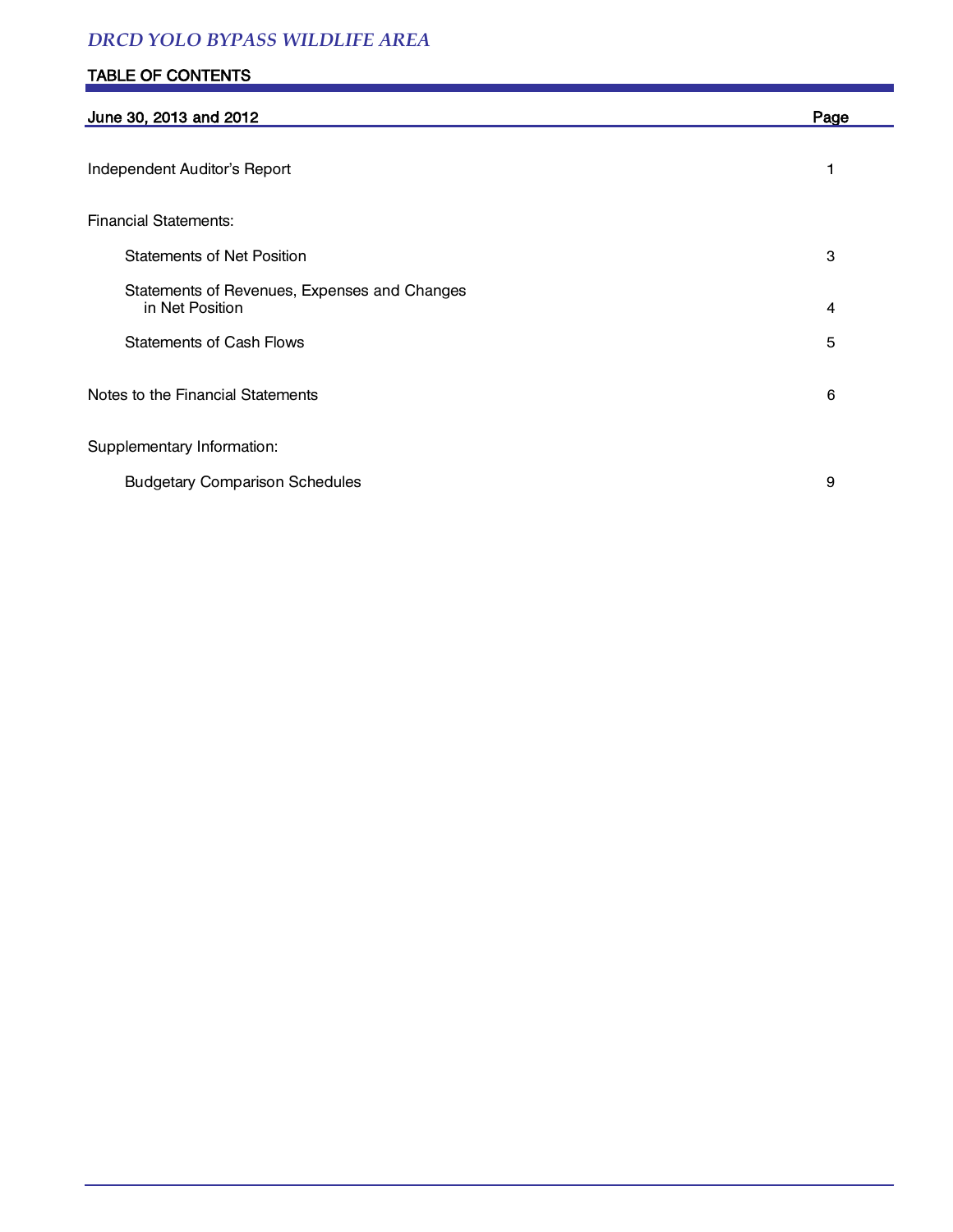

*350 Court Street, Woodland, California 95695 Phone: (530)662-3251 Fax: (530)662-4600 www.yolocpas.com*

Independent Auditor's Report

To the Board of Directors Yolo Bypass Wildlife Area Dixon, California

We have audited the accompanying financial statements of the business-type activities of Yolo Bypass Wildlife Area (the YBWA) as of and for the years ended June 30, 2013 and 2012, and the related notes to the financial statements, which collectively comprise the entity's basic financial statements as listed in the table of contents.

#### Management's Responsibility for the Financial Statements

Management is responsible for the preparation and fair presentation of these financial statements in accordance with accounting principles generally accepted in the United States of America; this includes the design, implementation, and maintenance of internal control relevant to the preparation and fair presentation of financial statements that are free from material misstatement, whether due to fraud or error.

#### Auditor's Responsibility

Our responsibility is to express opinions on these financial statements based on our audit. We conducted our audit in accordance with auditing standards generally accepted in the United States of America. Those standards require that we plan and perform the audit to obtain reasonable assurance about whether the financial statements are free from material misstatement.

An audit involves performing procedures to obtain audit evidence about the amounts and disclosures in the financial statements. The procedures selected depend on the auditor's judgment, including the assessment of the risks of material misstatement of the financial statements, whether due to error or fraud. In making those risk assessments, the auditor considers internal control relevant to the entity's preparation and fair presentation of the financial statements in order to design audit procedures that are appropriate in the circumstances, but not for the purpose of expressing an opinion on the effectiveness of the entity's internal control. Accordingly, we express no such opinion. An audit also includes evaluating the appropriateness of accounting policies used and the reasonableness of significant accounting estimates made by management, as well as evaluating the overall presentation of the financial statements.

We believe that the audit evidence we have obtained is sufficient and appropriate to provide a basis for our audit opinions.

#### **Opinion**

In our opinion, the financial statements referred to above present fairly, in all material respects, the respective financial position of the business-type activities of the YBWA as of June 30, 2013 and 2012, and the respective changes in financial position and cash flows thereof for the years then ended in accordance with accounting principles generally accepted in the United States of America.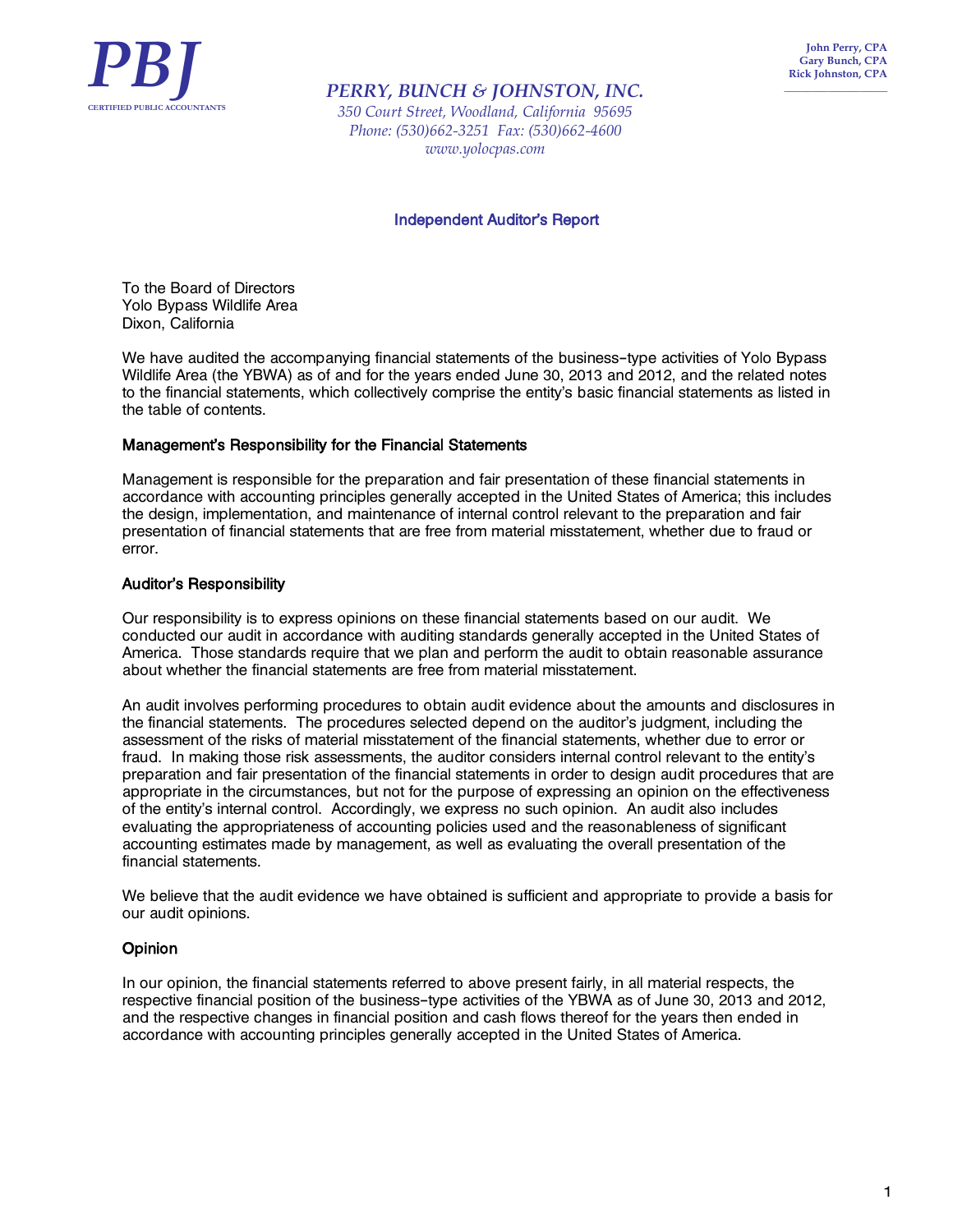#### Other Matters

The budgetary comparison information is presented on pages 9 and 10 of this report. We have applied certain limited procedures, which consisted principally of inquiries of management regarding the methods of measurement and presentation of the budgetary comparison information. However, we did not audit the information and express no opinion on it.

Management has omitted the management's discussion and analysis that accounting principles generally accepted in the United States of America require to be presented to supplement the basic financial statements. Such missing information, although not a part of the basic financial statements, is required by the Governmental Accounting Standards Board, who considers it to be an essential part of financial reporting for placing the basic financial statements in an appropriate operational, economic, or historical context. Our opinion on the basic financial statements is not affected by this missing information.

*Perry, Bunch & Johnston, Inc.*

Woodland, California March 6, 2014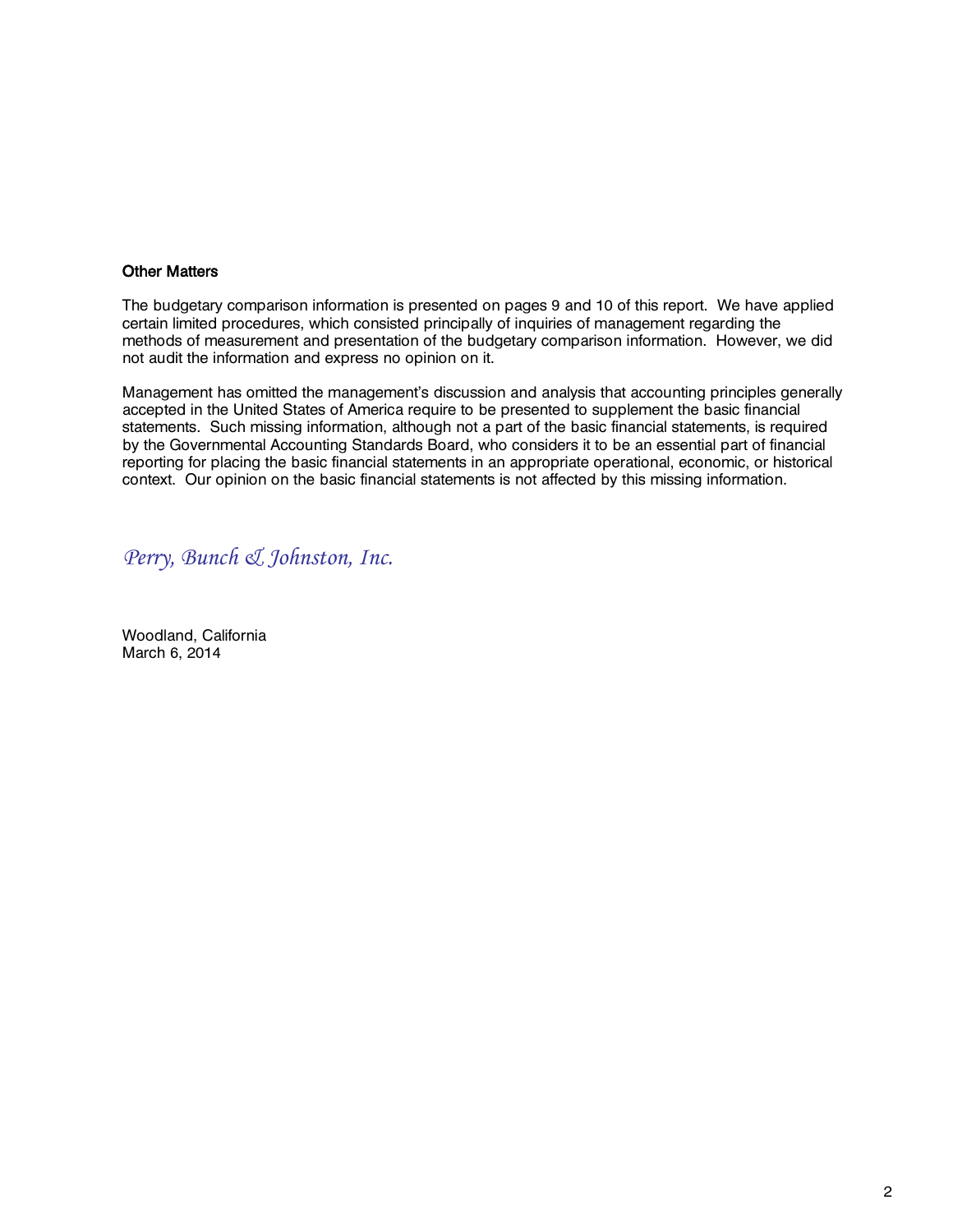## STATEMENTS OF NET POSITION

| June 30,                                                                                                                               | 2013                                     | 2012                            |
|----------------------------------------------------------------------------------------------------------------------------------------|------------------------------------------|---------------------------------|
| <b>ASSETS</b>                                                                                                                          |                                          |                                 |
| <b>ASSETS:</b><br>Cash<br>Accounts receivable                                                                                          | \$<br>677,718<br>4,155                   | 235,916<br>\$<br>1,828          |
| <b>Total Assets</b>                                                                                                                    | 681,873<br><u>\$</u>                     | \$237,744                       |
| <b>LIABILITIES AND NET POSITION</b>                                                                                                    |                                          |                                 |
| <b>LIABILITIES:</b><br>Accounts payable<br>Outstanding warrants<br>Due to related parties<br>Due to other agencies<br>Deferred revenue | \$<br>6,049<br>61,664<br>4,023<br>41,406 | \$<br>15,744<br>18,189<br>6,211 |
| <b>Total Liabilities</b>                                                                                                               | 113,142                                  | 40,144                          |
| <b>NET POSITION:</b><br>Unassigned                                                                                                     | 568,731                                  | 197,600                         |
| <b>Total Net Position</b>                                                                                                              | 568,731                                  | 197,600                         |
| <b>Total Liabilities and Net Position</b>                                                                                              | 681,873<br>\$                            | 237,744<br>\$                   |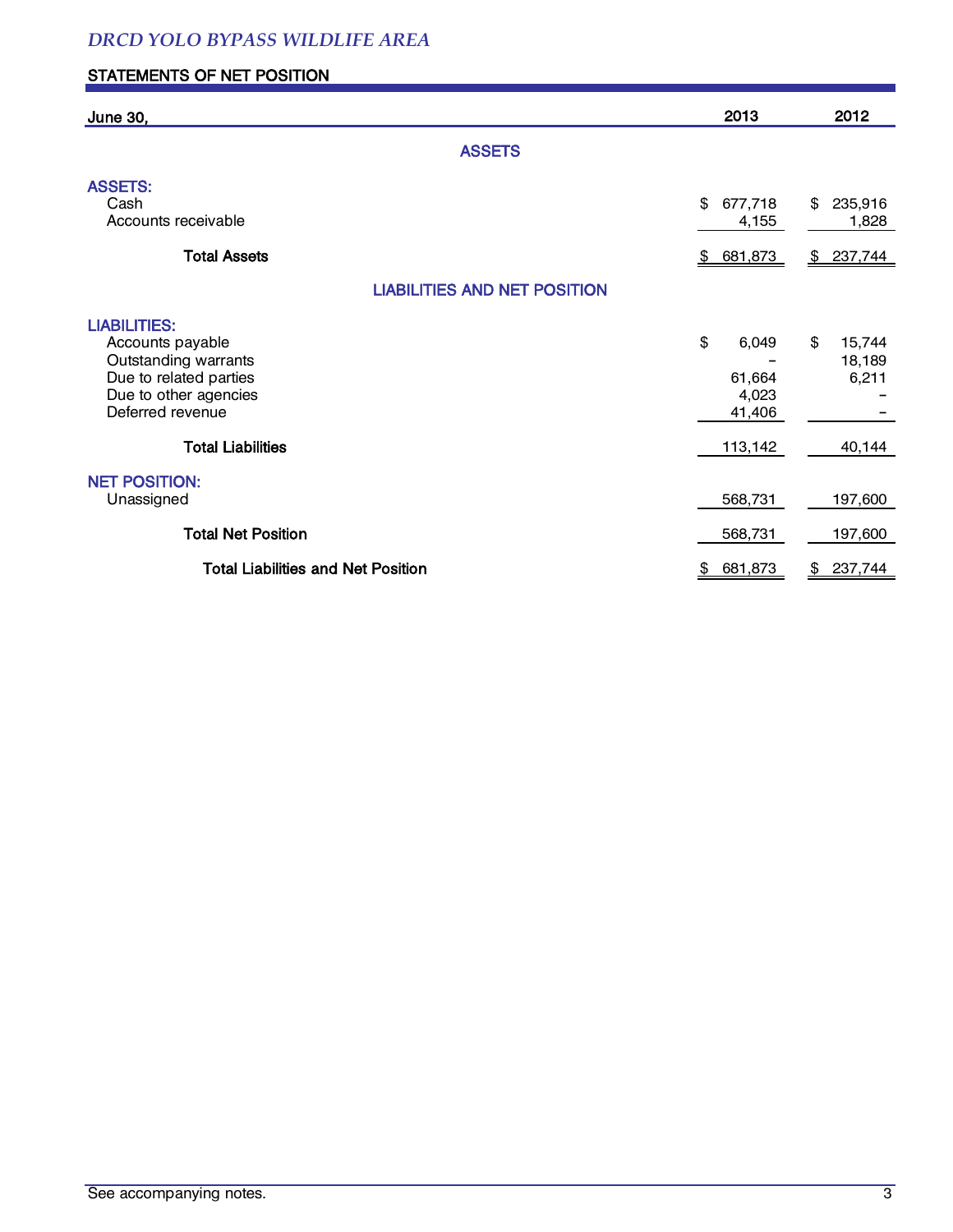## STATEMENTS OF REVENUES, EXPENSES AND CHANGES IN NET POSITION

| Years Ended June 30,                        | 2013          | 2012          |
|---------------------------------------------|---------------|---------------|
| <b>REVENUES:</b>                            |               |               |
| Leases                                      | 558,648<br>\$ | \$<br>586,308 |
| Other income                                |               | 1,828         |
| Revenues from the use of money and property | 3,021         | 1,291         |
|                                             |               |               |
| <b>Total Revenues</b>                       | 561,669       | 589,427       |
| <b>EXPENDITURES:</b>                        |               |               |
| Fees and permits                            | 1,912         | 31            |
| Household expense                           | 13,471        | 26,023        |
| Maintenance                                 | 35,090        | 201,312       |
| <b>Miscellaneous</b>                        | 1,488         | 3,505         |
| Non-capitalized equipment                   |               | 985           |
| Professional and specialized services       | 90,063        | 92,939        |
| <b>Rents and leases</b>                     | 900           | 1,262         |
| <b>Supplies</b>                             | 10,213        | 8,134         |
| Transportation and travel                   |               | 56            |
| <b>Utilities</b>                            | 37,401        | 71,248        |
| <b>Total Expenditures</b>                   | 190,538       | 405,495       |
| <b>Change in Net Position</b>               | 371,131       | 183,932       |
| Net Position, Beginning of Year             | 197,600       | 13,668        |
| Net Position, End of Year                   | 568,731<br>\$ | 197,600<br>\$ |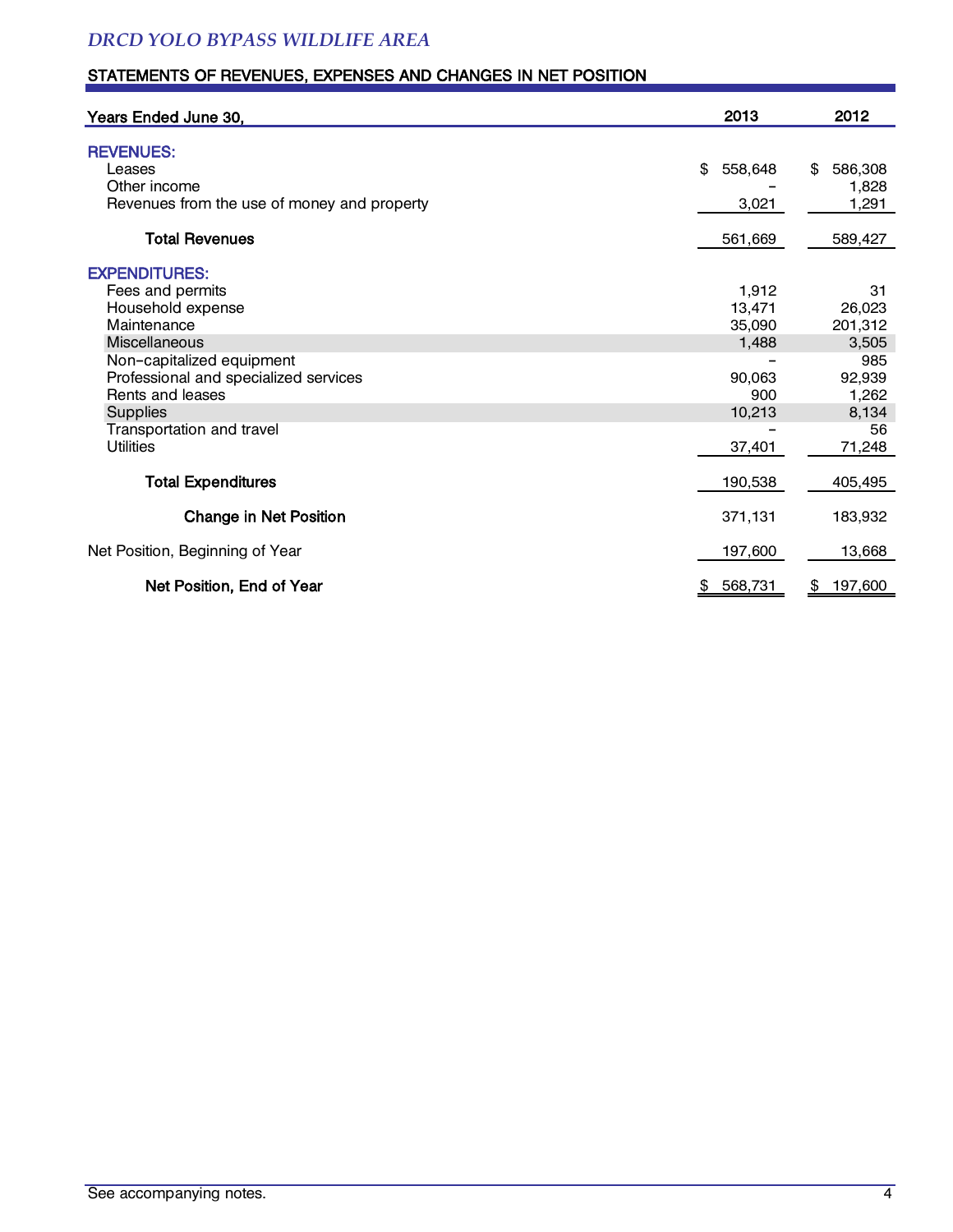# STATEMENTS OF CASH FLOWS

| Years Ended June 30,                                                                                                                                                                                                                                                    | 2013                       |      | 2012                 |
|-------------------------------------------------------------------------------------------------------------------------------------------------------------------------------------------------------------------------------------------------------------------------|----------------------------|------|----------------------|
| <b>CASH FLOWS FROM OPERATING ACTIVITIES:</b><br>Receipts from customers<br>Payments to suppliers                                                                                                                                                                        | \$<br>600,748<br>(158,946) | \$   | 587,599<br>(462,808) |
| Net Cash Provided by Operating Activities                                                                                                                                                                                                                               | 441,802                    |      | 124,791              |
| Increase in cash and cash equivalents                                                                                                                                                                                                                                   | 441,802                    |      | 124,791              |
| Cash and Cash Equivalents at Beginning of Year                                                                                                                                                                                                                          | 235,916                    |      | 111,125              |
| Cash and Cash Equivalents at End of Year                                                                                                                                                                                                                                | 677,718                    | - \$ | 235,916              |
| <b>RECONCILIATION OF CHANGE IN NET POSITION TO NET</b><br><b>CASH PROVIDED BY OPERATING ACTIVITIES:</b><br>Change in net position<br>Adjustments to reconcile change in net position to net<br>cash provided by operating activities:<br>Decrease (increase) in assets: | \$<br>371,131              | \$   | 183,932              |
| Accounts receivable                                                                                                                                                                                                                                                     | (2,327)                    |      | (1,828)              |
| Increase (decrease) in liabilities:<br>Accounts payable and accrued expenses<br>Deferred revenue                                                                                                                                                                        | 31,592<br>41,406           |      | (57, 313)            |
| <b>Net Cash Provided by Operating Activities</b>                                                                                                                                                                                                                        | \$<br>441,802              | \$   | 124.791              |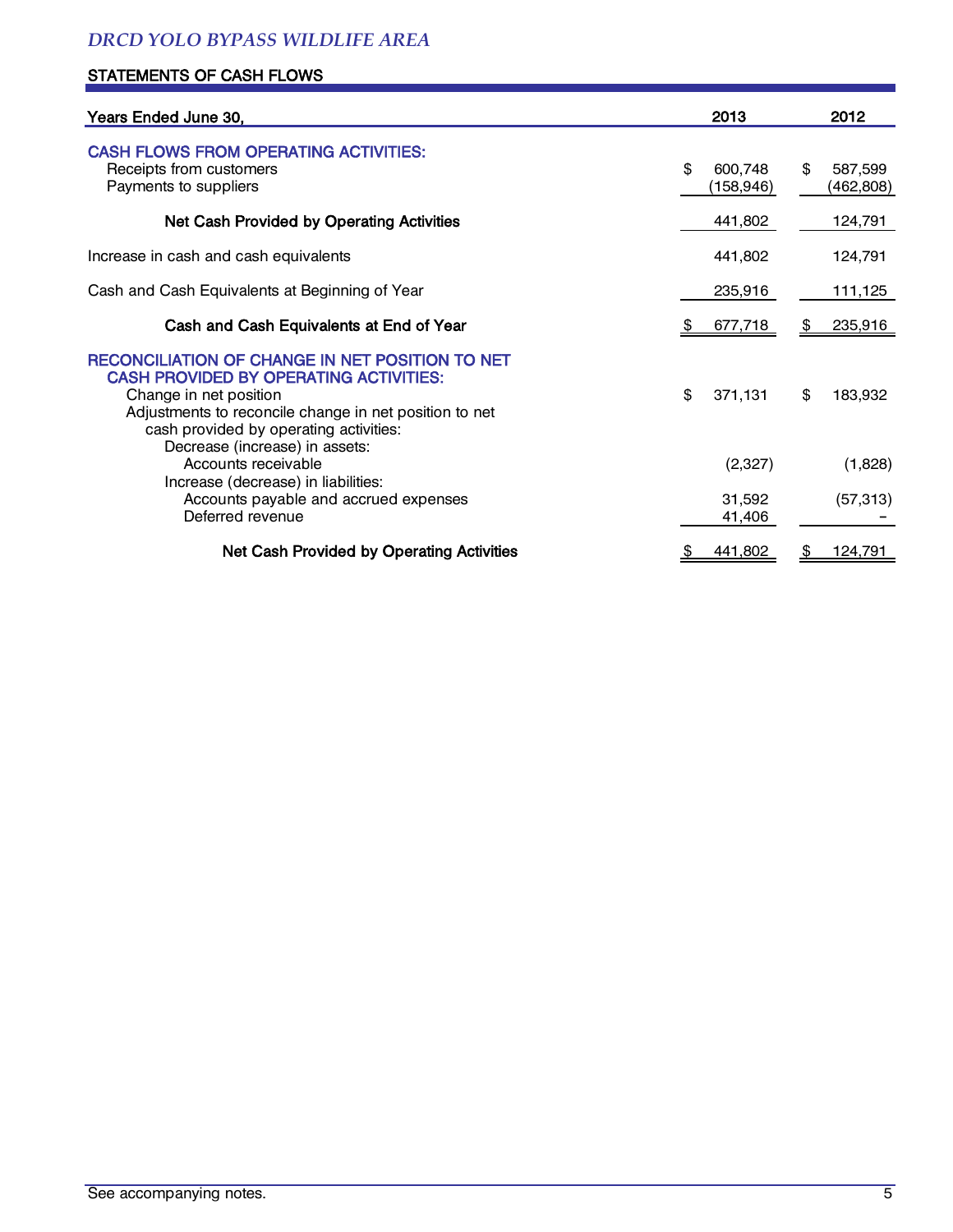#### NOTES TO THE FINANCIAL STATEMENTS

#### Years Ended June 30, 2013 and 2012

#### NOTE 1 - SUMMARY OF SIGNIFICANT ACCOUNTING POLICIES:

#### FINANCIAL REPORTING ENTITY AND NATURE OF ACTIVITIES:

The Yolo Bypass Wildlife Area (YBWA) is approximately 16,000 acres of public land under the jurisdiction of the California Department of Fish and Wildlife, and as such is subject to public recreation uses such as hunting, sightseeing, nature study, and other uses as authorized by the rules and regulations of the State of California.

The State encourages Resource Conservation Districts to address resource issues and coordinate resource management. As a result, on April 14, 2004, the Dixon Resource Conservation District (District) leased the YBWA from the State. The lease was renewed on May 26, 2011 for 5 years. The District is responsible for managing and subletting the YBWA for agricultural production which provides wildlife habitat values, maintains native grasslands, rare plants, vernal pools and contributes to the restoration of seasonal and permanent wetlands.

The Dixon Resource Conservation District collects rent from the tenants of the YBWA and pays for the expenses, as reported by the Department of Fish and Wildlife, with that money. The District keeps 15 percent of the monies collected as its fee for essentially managing the property for the Department of Fish and Wildlife. While the money is held by the District through the YBWA, it belongs to the Department of Fish and Wildlife and is callable at any time. On March 7, 2013 the Director of the California Department of Fish and Wildlife (formerly Department of Fish and Game) issued a Department Bulletin stating, "Recently, the California Bureau of State Audits released a report after reviewing an agricultural lease relating to one of the California Department of Fish and Wildlife's (Department) owned and managed wildlife areas. The report, dated December 12, 2012, describes how the Department mishandled the agreement at issue by, among other things, failing to implement the lease according to its terms, improperly holding lease proceeds outside the state treasury, and directing the lessee to pay third party invoices, including for the Department's routine operating and equipment expenses. (See California State Auditor Report 12012-1 December 2012, pages 25-30.) This Bulletin establishes new procedures to ensure that similar mistakes are not made in the future." In anticipation of this Bulletin, the District, in cooperation with CDFW staff, suspended paying YBWA expenses from the Yolo Bypass Wildlife Account effective January 2013. Dixon RCD worked with CDFW staff and legal counsel to establish the protocols for remitting the rents to the Department. As of July 1, 2013, at the direction of the Department, the District remits the rent payments (less the District 15% fee) directly to CDFW once per quarter.

The Dixon Resource Conservation District Board of Directors, consisting of five (5) members serving fouryear terms, governs the District. The Board of Supervisors of Solano County approves the appointment of each Director.

The YBWA was established to separately account for the fiscal activities related to the Yolo Bypass Wildlife Area. The financial statements of a single fund are not intended to present the financial status of the reporting entity, Department of Fish and Wildlife, in conformity with GAAP, since GAAP requires presentation of financial statements for the entire reporting entity.

#### MEASUREMENT FOCUS, BASIS OF ACCOUNTING AND FINANCIAL STATEMENT PRESENTATION:

The YBWA's financial accounts are maintained in accordance with generally accepted accounting principles (GAAP) and the uniform accounting system for districts prescribed by the State Controller in compliance with the Government Code of the State of California.

The accounts of the YBWA are organized and operated on the basis of funds. A fund is an independent fiscal and accounting entity with a self-balancing set of accounts. Fund accounting segregates funds according to their intended purpose and is used to aid management in demonstrating compliance with finance-related legal and contractual provisions. The minimum number of funds maintained is consistent with legal and managerial requirements.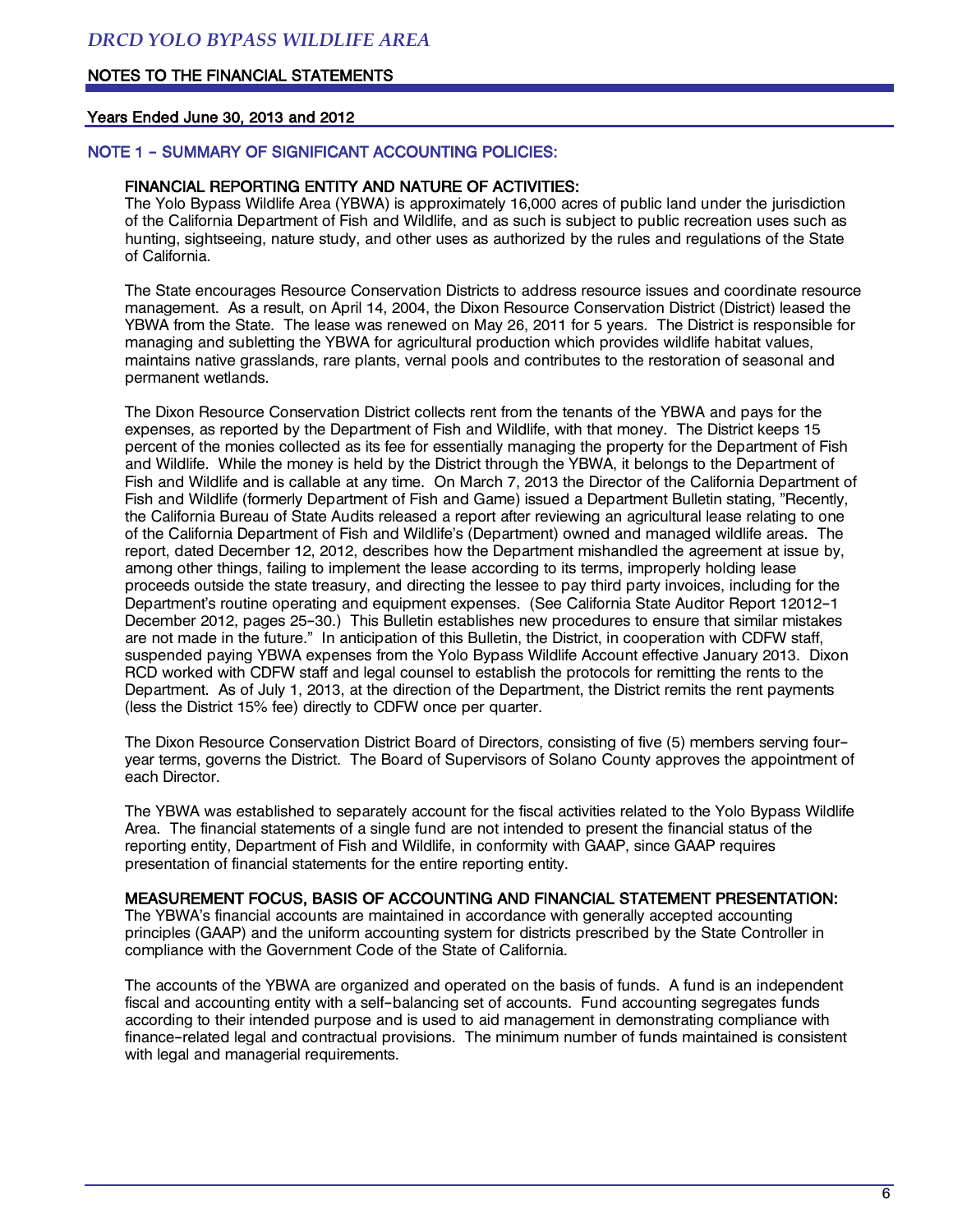#### NOTES TO THE FINANCIAL STATEMENTS

#### Years Ended June 30, 2013 and 2012

#### NOTE 1 - SUMMARY OF SIGNIFICANT ACCOUNTING POLICIES: (Continued)

Fund financial statements are reported using the current financial resources measurement focus and the modified accrual basis of accounting. Revenues are recognized as soon as they are both measurable and available. Revenues are considered to be available when they are collectible within the current period or soon enough thereafter to pay liabilities of the current period. For this purpose, the YBWA considers revenues to be available if they are collected within 60 days of the end of the current fiscal period. Expenditures are generally recorded when a liability is incurred, as under accrual accounting. However, debt service expenditures, as well as expenditures related to compensated absences and claims and judgments, are recorded only when payment is due.

Property taxes, licenses, grants, and interest associated with the current fiscal period are all considered to be susceptible to accrual and so have been recognized as revenues of the current fiscal period. All other revenue items are considered to be measurable and available only when the entity receives cash.

#### CUSTODIAL CREDIT RISK:

Custodial credit risk for deposits is the risk that, in the event of the failure of a depository financial institution, a government will not be able to recover its deposits or will not be able to recover collateral securities that are in the possession of an outside party. The custodial credit risk for investments is the risk that, in the event of the failure of the counterparty (e.g., broker-dealer) to a transaction, a government will not be able to recover the value of its investment or collateral securities that are in the possession of another party.

The YBWA maintains cash balances with financial institutions in accordance with California Government Code. The YBWA has not formally adopted its own deposit and investment policies that limit the District's allowable investments or deposits and that address custodial credit risk. The California Government Code does not contain legal or policy requirements that would limit the exposure to custodial credit risk for deposits or investments, other than the following provision for deposits: The California Government Code requires that a financial institution secure deposits made by state or local governmental units by pledging securities in an undivided collateral pool held by a depository regulated under state law (unless so waived by the governmental unit). The market value of the pledged securities in the collateral pool must equal at least 110 percent of the total amount deposited by the public agencies. California law also allows financial institutions to secure deposits by pledging first trust deed mortgage notes having a value of 150 percent of the secured public deposits.

The YBWA deposits cash in the Solano County Treasury. The deposits are part of an investment pool managed by the Solano County Treasurer (Treasurer). The YBWA's ability to withdraw large sums of cash may be subject to certain restrictions set by the Treasurer. The YBWA's collateralized deposits with the Treasurer that are not federally insured at June 30, 2013 and 2012 totaled \$677,718 and \$235,916, respectively.

The County's pooled cash and investments are invested pursuant to investment policy guidelines established by the County Treasurer and approved by the County Board of Supervisors. The objectives of the policy (in order of priority) are: legality, preservation of capital, liquidity, and yield. The policy addresses the soundness of financial institutions in which the County will deposit funds, types of investment instruments as permitted by the California Government Code, and the percentage of the portfolio which may be invested in certain instruments with longer terms of maturity. The County Treasury Oversight Committee annually reviews the investment policy and the portfolio activity. A detailed breakdown of cash and investments and a categorization of risk factors are presented in the County of Solano Comprehensive Annual Financial Report. A detailed breakdown of cash and investments and a categorization of risk factors per GASB Statement No. 40, Deposits and Investment Risk Disclosures, are presented in the County of Solano Comprehensive Annual Financial Report.

#### ACCOUNTS RECEIVABLE:

Accounts receivable represents the balance due to the YBWA for services rendered.

#### ACCOUNTS PAYABLE:

Accounts payable represents the balance due for goods received and/or services rendered.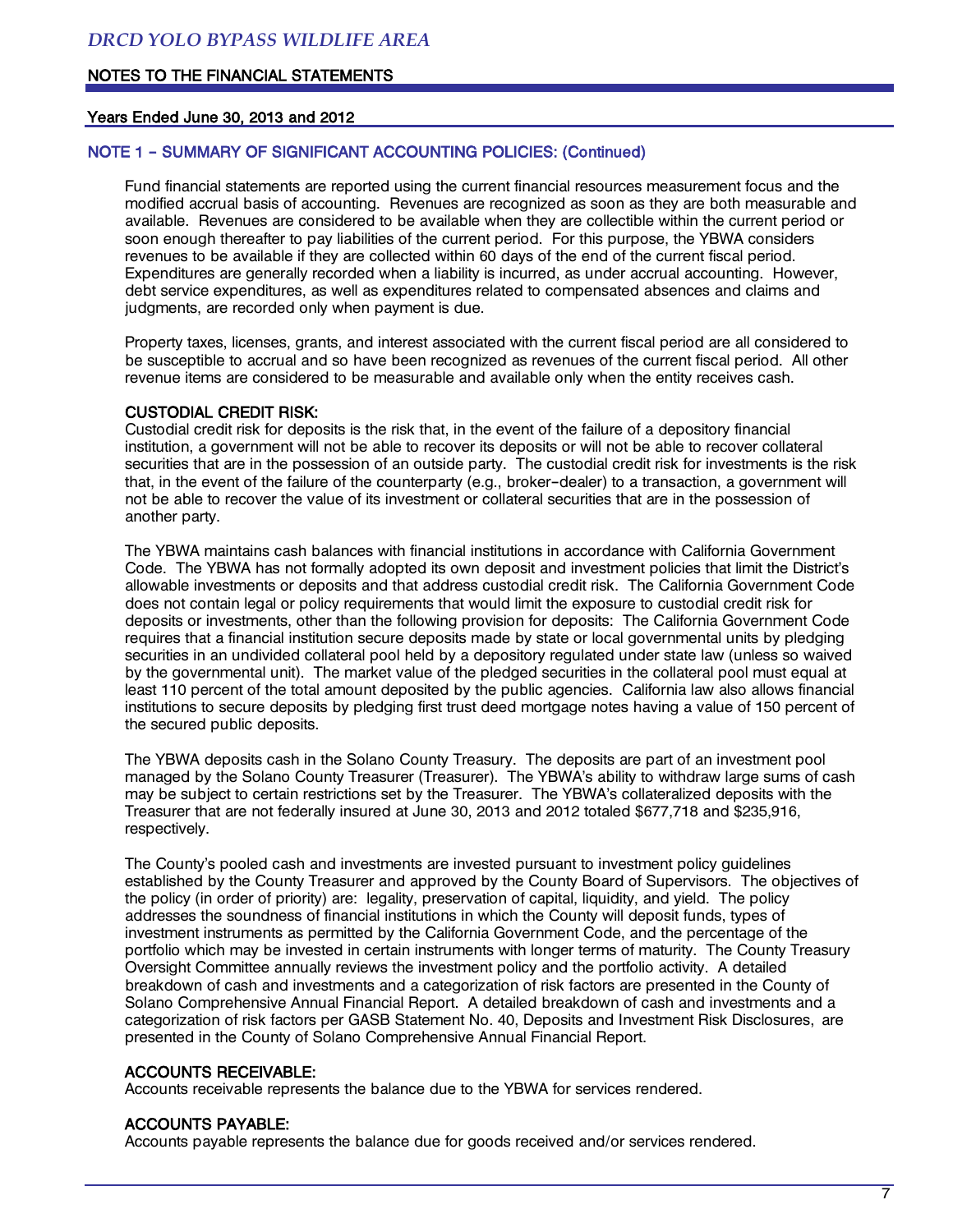#### NOTES TO THE FINANCIAL STATEMENTS

#### Years Ended June 30, 2013 and 2012

#### NOTE 1 - SUMMARY OF SIGNIFICANT ACCOUNTING POLICIES: (Continued)

#### OUTSTANDING WARRANTS:

Outstanding warrants represent the amount of treasury warrants issued but not yet presented to the Treasurer for payment. When warrants are mailed, expenditures are recorded and an outstanding warrant liability is created, pending payment of the warrant.

#### FUND BALANCE:

The governmental fund balance sheet utilizes a fund balance presentation. Under GASB 54, fund balance is segregated and classified as follows: Nonspendable fund balance, restricted fund balance, committed fund balance, assigned fund balance and unassigned fund balance. At June 30, 2013 fund balance of the YBWA was entirely classified as unassigned, which represents residual fund balance after it is classified to the other categories.

#### USE OF ESTIMATES:

The preparation of financial statements in conformity with accounting principles generally accepted in the United States of America requires management to make estimates and assumptions. These estimates and assumptions affect the reported amounts of assets and liabilities at the date of the financial statements and the reported amounts of revenues and expenses/expenditures during the reporting period. Actual results could differ from those estimates.

#### NOTE 2 - OTHER INFORMATION:

#### RISK MANAGEMENT:

The YBWA is exposed to various risks of loss related to torts; theft of, damage to, and destruction of assets; errors and omissions; and natural disasters. The YBWA is a member of the Special District Risk Management Authority (SDRMA), an intergovernmental risk sharing joint powers authority created pursuant to California Government Code Sections 6500 et. seq. The YBWA pays an annual premium to SDRMA for its General and Auto Liability, Public Officials' and Employees' Errors and Omissions and Employment Practices Liability insurance coverage.

In addition, tenants (sub-lessees) are required to maintain a \$1 million dollar policy per occurrence, with an aggregate of at least \$3 million dollars, naming the California Department of Fish & Wildlife and the District as additional insured's, for various risks of loss related to torts; theft of, damage to, and destruction of assets; errors and omissions; and natural disasters.

#### BUDGETARY INFORMATION:

The YBWA shall conform to the Accounting Procedures for Special Districts prescribed in Title 2 of the California Administrative Code. Although the YBWA is not required to utilize formal budgetary procedures, the Dixon Resource Conservation District follows the County budget requirement and calendar. On or before June 30 of each year, the District Board adopts a preliminary budget for the YBWA, and on or before September 30 of each year, after making the changes in the preliminary budget, the District Board adopts a final budget on a basis consistent with generally accepted accounting principles. The final budget establishes its appropriation limit pursuant to Division 9 of Title 1 of the Government Code. The YBWA has established budgetary control at the object code level within the YBWA's financial accounting system. All annual appropriations lapse at fiscal year end.

#### NOTE 3 - SUBSEQUENT EVENTS:

Management has considered subsequent events for disclosure in the financial statements through March 6, 2014, which represents the date the financial statements were available to be issued.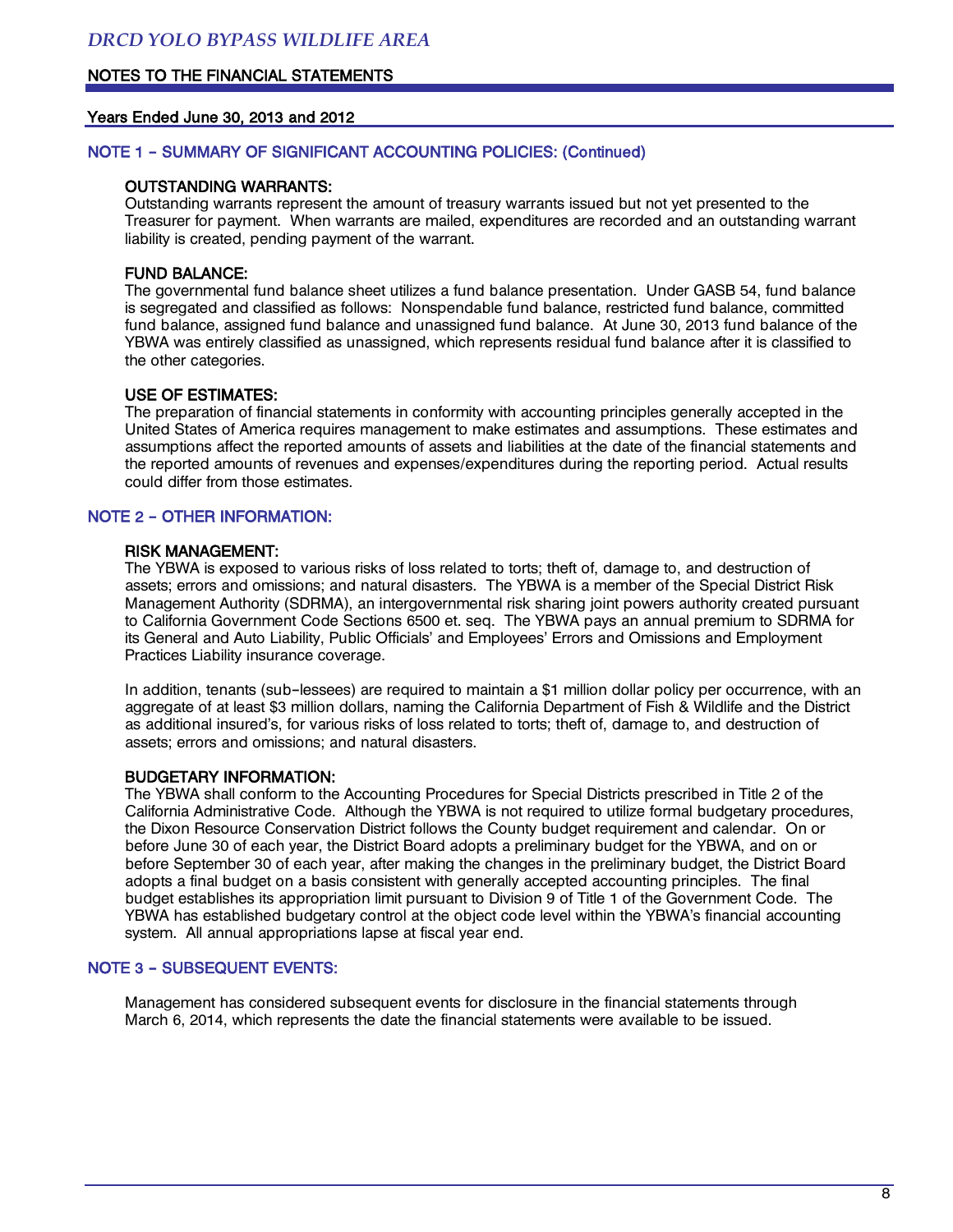Years Ended June 30, 2013 and 2012 Supplementary Information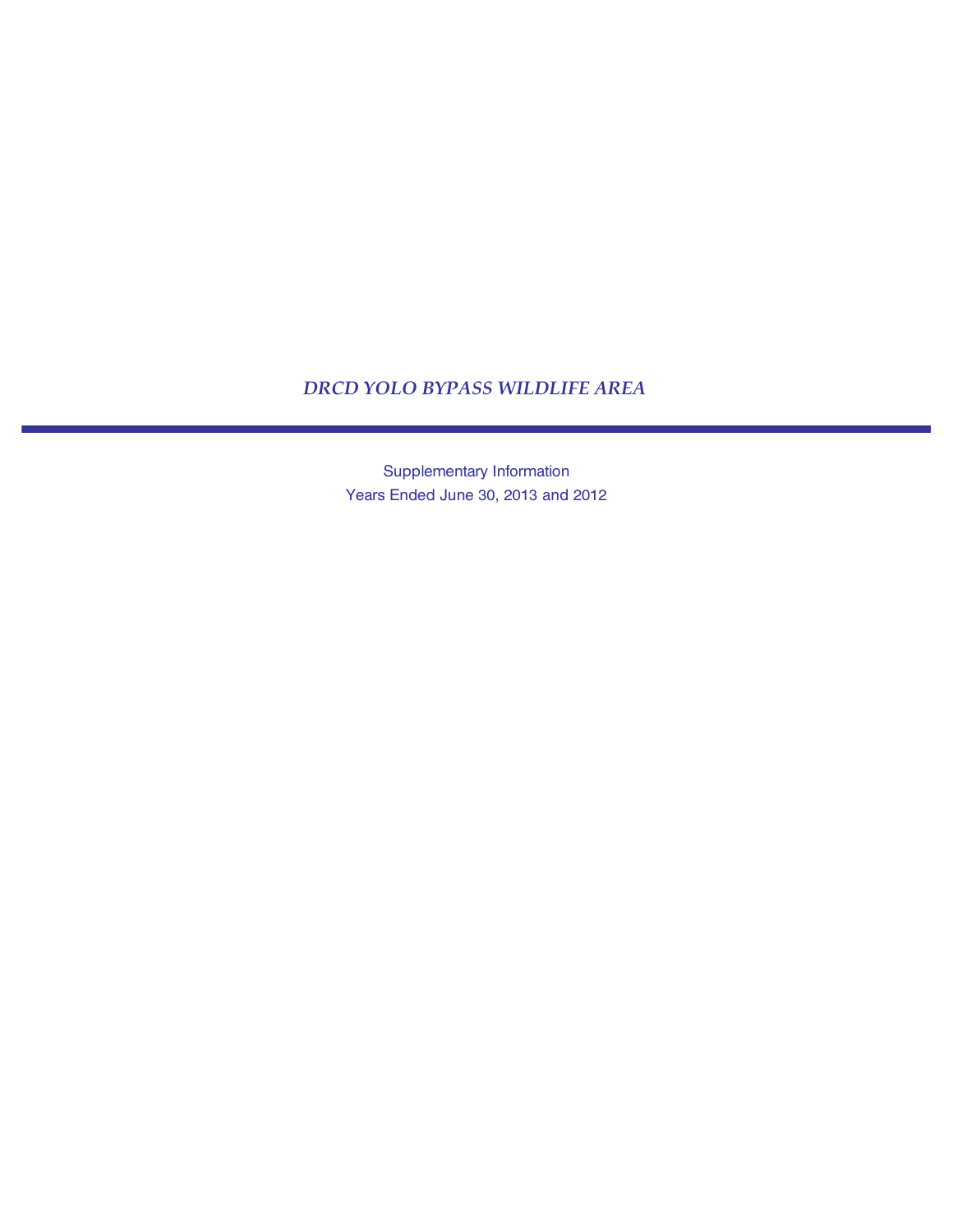## BUDGETARY COMPARISON SCHEDULE

## Year Ended June 30, 2013

|                                                                                                                                                                                                                                                        | Original                                                                             | <b>Budgeted Amounts</b><br>Final                                                     | Actual                                                                  | Variance<br>Favorable<br>(Unfavorable)                                             |
|--------------------------------------------------------------------------------------------------------------------------------------------------------------------------------------------------------------------------------------------------------|--------------------------------------------------------------------------------------|--------------------------------------------------------------------------------------|-------------------------------------------------------------------------|------------------------------------------------------------------------------------|
| Budgetary Net Position, Beginning of Year                                                                                                                                                                                                              | 197,600<br>S                                                                         | 197,600<br>\$.                                                                       | \$<br>197,600                                                           | \$                                                                                 |
| <b>RESOURCES (INFLOWS):</b><br>Leases<br>Revenues from the use of money and property                                                                                                                                                                   | 574,044<br>1,500                                                                     | 574,044<br>1.500                                                                     | 558,648<br>3,021                                                        | (15, 396)<br>1,521                                                                 |
| <b>Amounts Available for Appropriation</b>                                                                                                                                                                                                             | 773,144                                                                              | 773,144                                                                              | 759,269                                                                 | (13,875)                                                                           |
| <b>CHARGES TO APPROPRIATIONS (OUTFLOWS):</b><br>Fees and permits<br>Household expense<br>Maintenance<br>Miscellaneous<br>Non-capitalized equipment<br>Professional and specialized services<br>Rents and leases<br><b>Supplies</b><br><b>Utilities</b> | 5,000<br>30,250<br>270,000<br>10,000<br>4,000<br>96,607<br>2,000<br>42,500<br>90,000 | 5,000<br>30,250<br>270,000<br>10,000<br>4,000<br>96,607<br>2,000<br>42,500<br>90,000 | 1,912<br>13,471<br>35,090<br>1,488<br>90.063<br>900<br>10,213<br>37,401 | 3,088<br>16,779<br>234,910<br>8,512<br>4,000<br>6,544<br>1,100<br>32,287<br>52,599 |
| <b>Total Charges to Appropriations</b>                                                                                                                                                                                                                 | 550,357                                                                              | 550,357                                                                              | 190,538                                                                 | 359,819                                                                            |
| <b>Budgetary Net Position,</b><br>End of Year                                                                                                                                                                                                          | 222,787                                                                              | 222,787<br>\$                                                                        | 568,731<br>\$                                                           | 345,944<br>\$                                                                      |

# Explanation of Differences Between Budgetary Inflows and Outflows and GAAP Revenues and Expenditures:

#### Sources/Inflows of Resources:

| Actual amounts (budgetary basis) "available for appropriation" from the budgetary<br>comparison schedule.                                                                     | \$ | 759.269   |
|-------------------------------------------------------------------------------------------------------------------------------------------------------------------------------|----|-----------|
| Differences - Budget to GAAP:<br>The net position at the beginning of the year is a budgetary resource but is not a<br>current-year revenue for financial reporting purposes. |    | (197,600) |
| Total revenues as reported on the statement of revenues, expenses and changes<br>in net position.                                                                             |    | 561,669   |
| Uses/Outflows of Resources:<br>Actual amounts (budgetary basis) "total charges to appropriations" from the<br>budgetary comparison schedule.                                  | S  | 190,538   |
| Total expenditures as reported on the statement of revenues, expenses and changes<br>in net position.                                                                         |    | 190,538   |